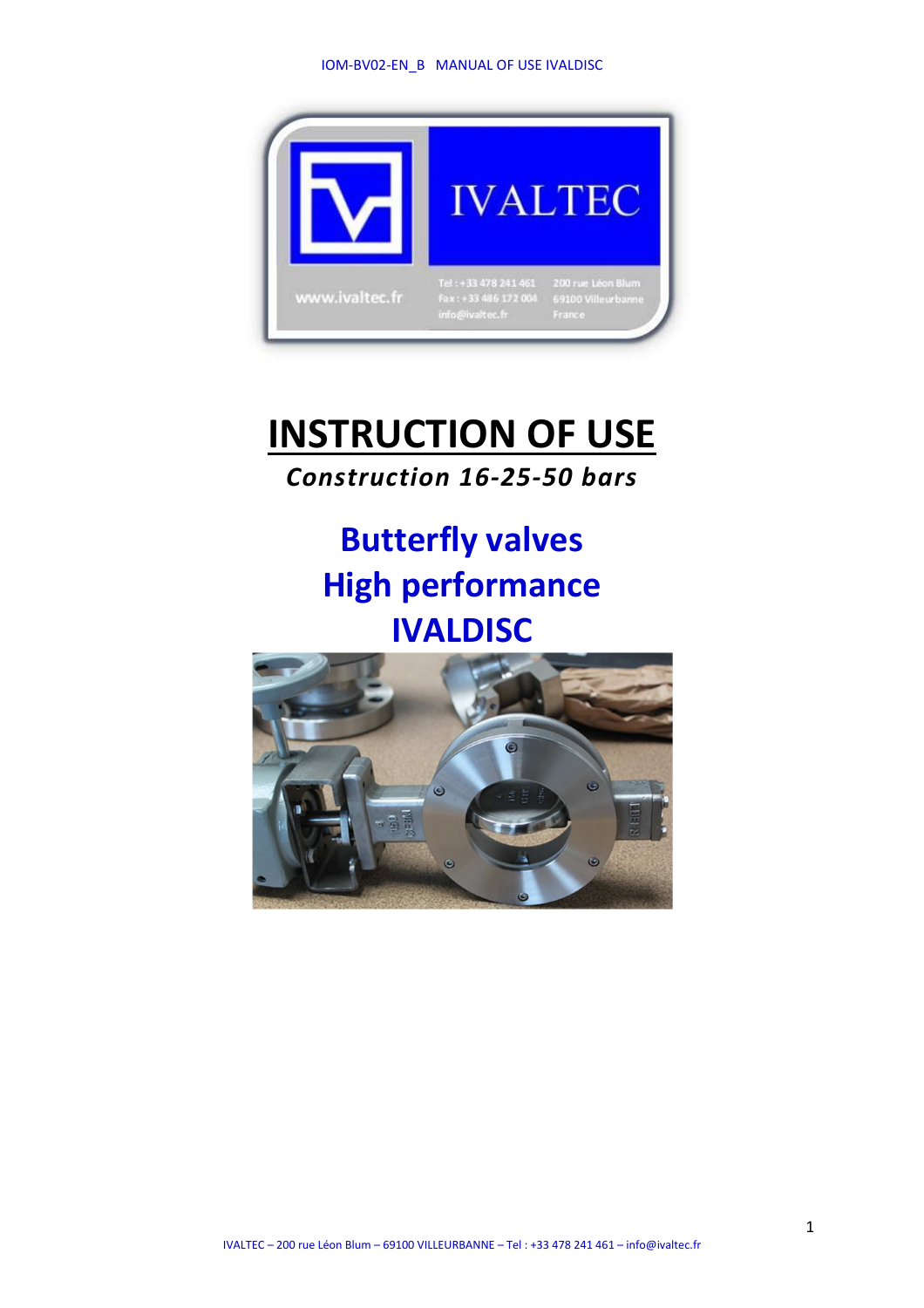# *Manual of use of high performance butterfly valve IVALDISC*

# **Directive 2014/68/EU**

Declaration according to directive 2014/34/UE and directive 2006/42/CE.

#### IVALTEC

200 rue Léon Blum - 69 100 Villeurbanne Ultimate performance butterfly valve IVALDISC.

#### States that IVALDISC valves:

Are designed and manufactured to resist to normal use within the service conditions present in our different communication tools.

- 1. The IVALDISC valves are subjected to pressure under the Directive 2014/68/EU (Pressure Equipment Directive), in accordance with the requirements of this Directive.
- 2. IVALDISC valves should only be used in respect of manual.

#### **Standards**

Directive 2014/68/EU (Pressure Equipment Directive) Product standard EN 593 butterfly valve Dimensions of the body of the valve

## **Technical description:**

IVALTEC's catalog – IVALDISC Method applicable to check the conformity: Directive 2014/68/EU, Annex III, Module H

Name of the independent organism: **TUV SUD** Registration number: **0036**

 Any changes made to the valve which could affect the technical specifications, improper use and / or each modification which alters the design of the product IVALDISC, invalidate this declaration of IVALTEC.

# *Foreword*

This manual should help the user of high performance butterfly valve IVALDISC for installation, commissioning and maintenance of the valves.

Non-compliance with the instructions and warnings written in this manual can cause hazards and invalidate the warranty IVALTEC.

For further information please contact us.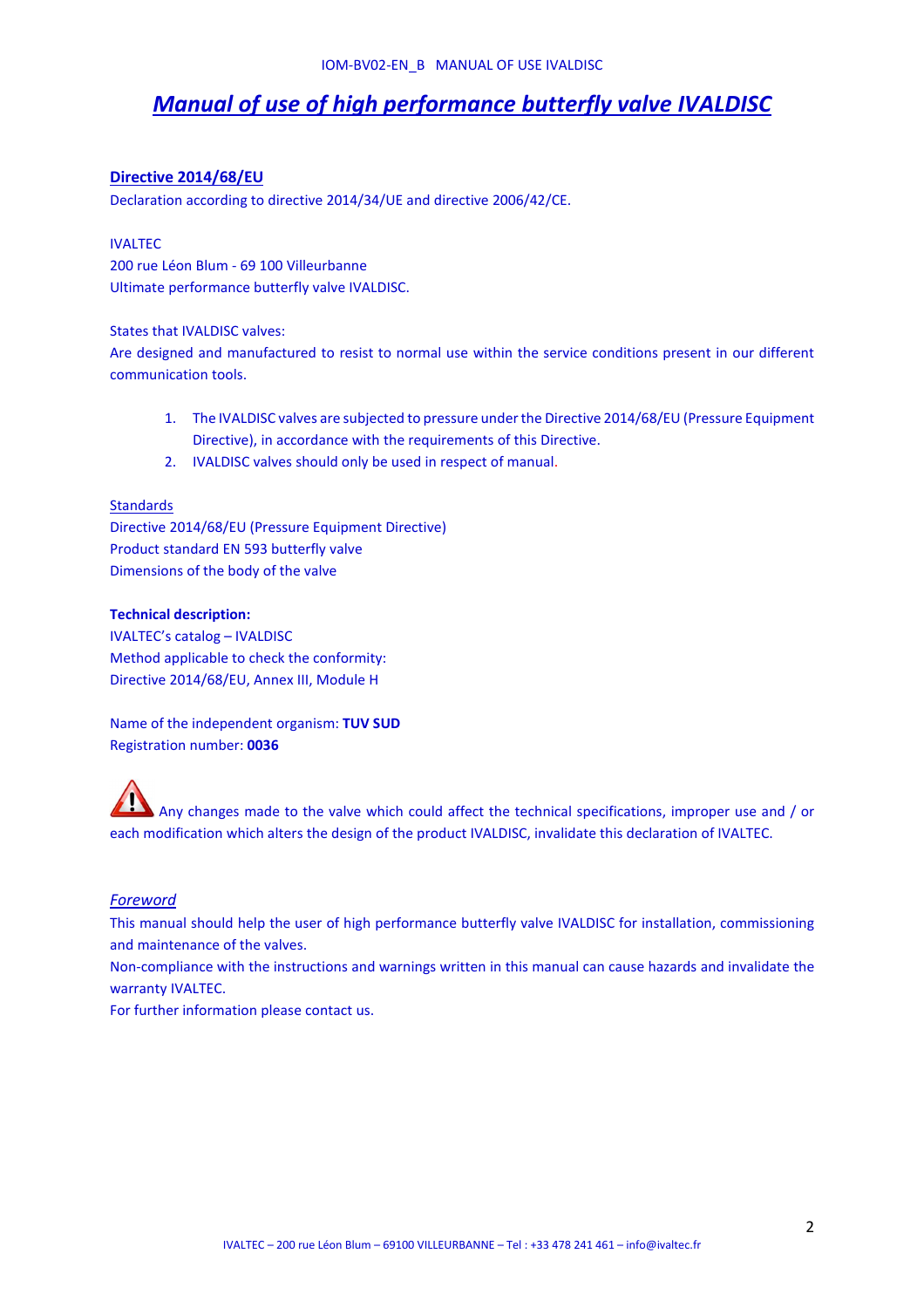# **I. Intended use**

High performance butterfly valves IVALDISC are designed to be used as on/off valves or regulation valves, within the control pressure / temperature eligible \*. This kind of butterfly valve is not proposed for fluids with abrasive particles, even small quantities.

\* Refer to standard NF EN 12516-1.

In setting on liquids, it is not recommended to use butterfly valves IVALDISC on permanent cavitation (trading cavitation index Kc is 0.35).

In setting on gas, avoid using continuously IVALDISC butterfly valve with absolute downstream pressure is less than half the absolute upstream pressure to avoid permanent supersonic flow.

# **II. Safety instructions**

## **2.1 General safety instructions**

This manual contains safety instructions applicable to valves. Common instructions for installation, operation and maintenance are according to the rules of art intended for industrial valves are not included in this manual.

#### **2.2 Responsability of the user**

It is not the responsibility of IVALTEC to check that the user observes the following:

- The valve is designed for being used strictly in accordance with its intended use.
- It is forbidden to use a valve which range pressure / temperature does not match the conditions.

• The choice of materials in contact with the fluid must correspond to the nature and conditions of service of the fluid. It is the responsibility of the user. In any circumstances the responsibility of IVALTEC cannot be held liable.

• In terms of service, or materials of the body, apart from these documents: make a prior request to IVALTEC.

 $\blacktriangle$  Failure to follow these safety precautions may pose a risk to the health or life of the user of the valves and / or for the installation, operation and maintenance.

# **2.3 Specific dangers**

#### *a) Resistance of the body*

Valve bodies are designed to safely support the conditions of pressure and temperature for which they have been designed. Under no circumstances the bodies must support significant additional efforts due to misalignment of piping, non-parallelism with flanges, pipe distension…

The valve is installed, operated and maintained by professionals (qualified and trained staff) of industrial valves. Only qualified staff to pressure conduct system handles and maintains the valves.

## *b) General characteristics of the fluids*

The continuous speed of the fluid in use is limited to current values (eg. 4m/s for liquids).

The standard operating conditions must be free of vibration, water hammer, cavitation, erosion by steam tempered, and fluids with abrasive particles. Valves, flanges and fittings used in conditions of service temperatures between > 50 ° C to <-20 ° C must be protected against contact with any part of the human body.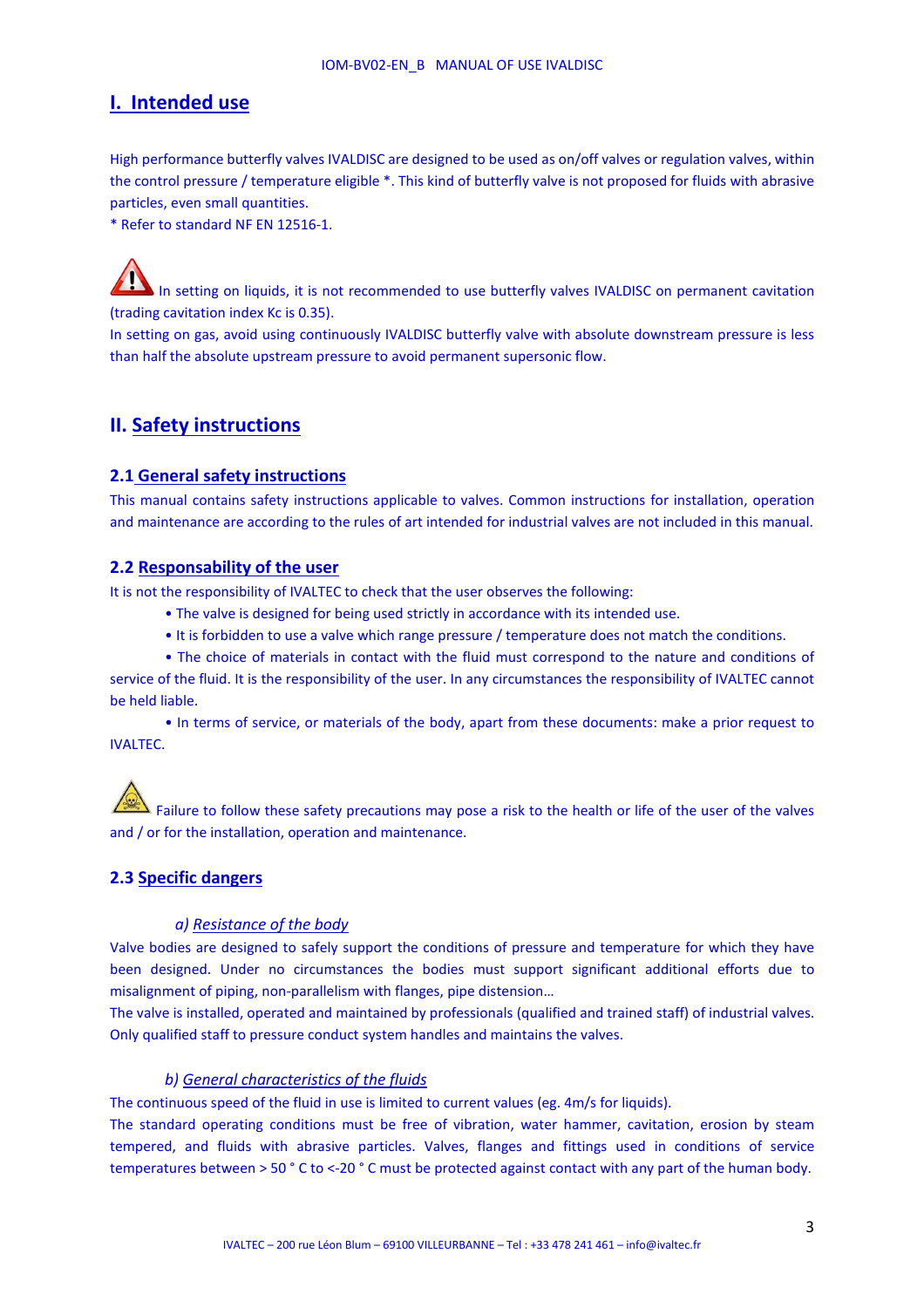# **2.4 Intervention rules**

# *Nomenclature*



| rep            | <b>Designation</b> | <b>Material Configuration</b>       |                          |  |
|----------------|--------------------|-------------------------------------|--------------------------|--|
|                |                    | <b>Steel</b>                        | 316                      |  |
| 1              | Body               | 1.0619 / A216 WCB                   | 1.4408 / A351 CF8M       |  |
| $\overline{2}$ | <b>Disc</b>        | 1.4308 / A351 CF8                   | 1.4408 / A351 CF8M       |  |
| 3a             | Active stem        | 17-4PH                              | 17-4PH                   |  |
| 3 <sub>b</sub> | Stop stem          | 17-4PH                              | 17-4PH                   |  |
| 4              | Seat               | PTFE/RPTFE/ UHMWPE/TFM              |                          |  |
| 5              | Counter joint      | <b>ASTM A276 304</b>                | <b>ASTM A276 316</b>     |  |
| 6              | <b>Bushing</b>     | ASTM A276 304/                      | ASTM A276 316/           |  |
|                |                    | ASTM A276 304+ENP                   | ASTM A276 316+ENP        |  |
| $\overline{7}$ | Packing end gasket | <b>ASTM A276 304</b>                | <b>ASTM A276 316</b>     |  |
| 8              | Packing            | Flexible Graphite /PTFE/RPTFE       |                          |  |
| 9              | Braided packing    | Flexible Graphite /PTFE/RPTFE       |                          |  |
| 10             | Gland              | <b>ASTM A276 304</b>                | ASTM A276 316            |  |
| 11             | Gland flange       | ASTM A216 WCB                       | ASTM A351 CF8M           |  |
| 12             | ISO top            | A105                                | <b>ASTM A276 304</b>     |  |
| 13             | Pin                | 17-4PH                              | 17-4PH                   |  |
| 14             | Ring               | <b>ASTM A276 304</b>                | <b>ASTM A276 316</b>     |  |
| 15             | Cover              | <b>ASTM A216 WCB</b>                | ASTM A351 CF8M           |  |
| 16             | Cover gasket       | <b>Flexible Graphite</b>            | <b>Flexible Graphite</b> |  |
| 17             | Key                | <b>ASTM A276 420</b>                |                          |  |
|                |                    | ASTM A193 B7/ASTM A193 B8/ASTM A193 |                          |  |

The end of the drive shaft of the valve is sealed by a packing. Before releasing the bolts of the packing, drop all pressure existing on both sides of the line.

Notes:

• If the valve is removed from a pressure line, the fluid can leak uncontrollably. Before removing the valve from the line or before removing the packing of the valve body, drop fully and completely the pressure and drain the existing pipe.

You must open the disk about 5° to 10° to ensure that the pressure in the valve body is zero in both directions.

- Valves mounted in the end of line is forbidden without written agreement from IVALTEC.
- If the valve in removed or if a portion of the pipe is removed from the pipe (if installing end-of-line): when operating the valve with either a manual actuator or an automatic actuator (pneumatic, hydraulic, spring...) there is a risk of jamming, especially of the fingers or other body parts of the operator between the butterfly and the valve body.

Take all safety measures to remove the energy sources used to supply operating organs before the intervention on the valve.



Only trained and qualified staff in industrial valves may intervene on IVALDISC valve.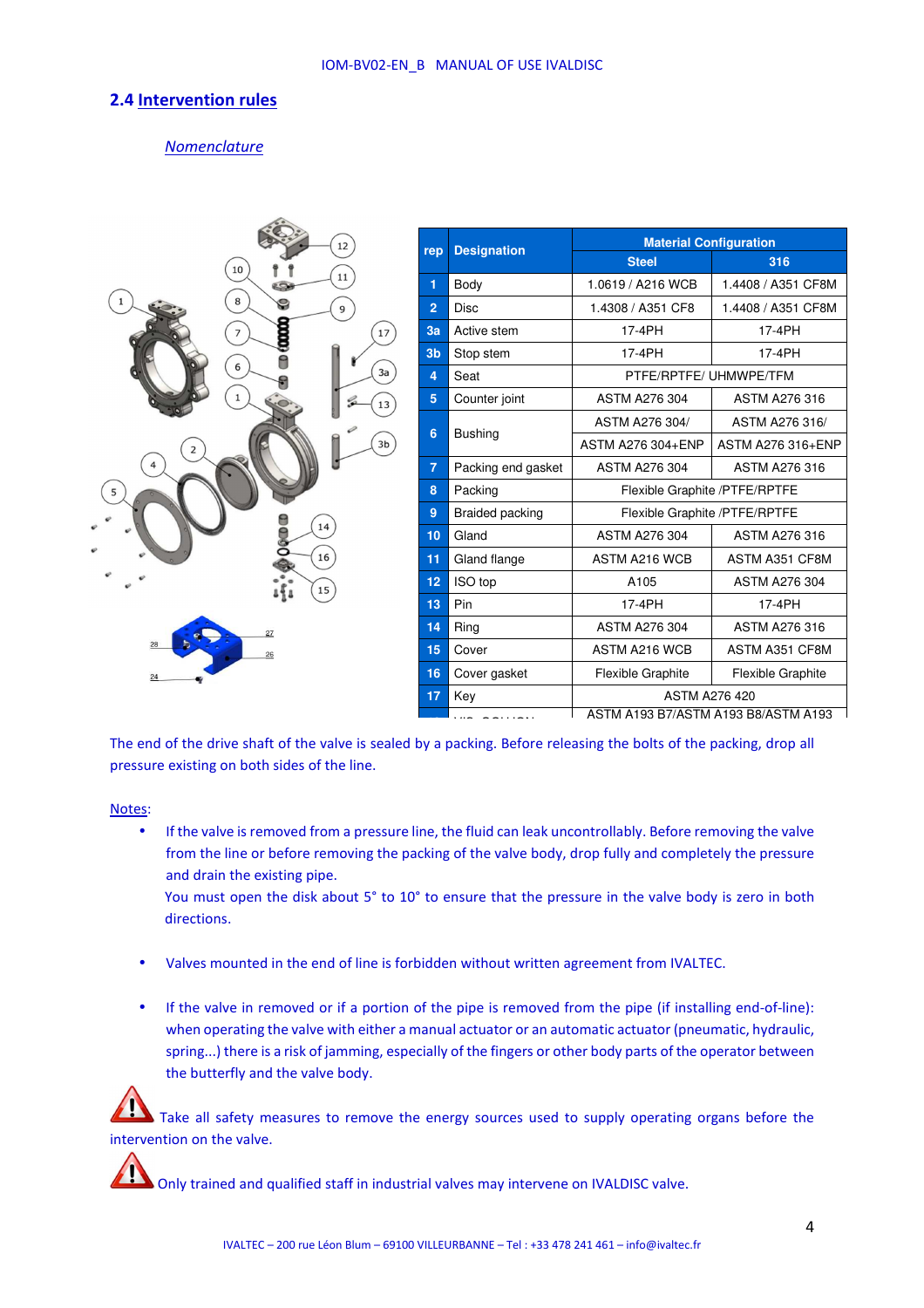Before opening the valve, provide safety measures against fluids projections: risk of projection and chemical attack on environment and on immediate operators.

 The fluid can leak uncontrollably. For hazardous or toxic fluids, the piping must be drained and cleaned before disassembling the valve.

# **2.5 Marking of the valve**

Each valve is marked by a plate regarding its service conditions.

|                                     | N° FAB      |             |            |  |
|-------------------------------------|-------------|-------------|------------|--|
| $C \in 0036$                        | <b>REF</b>  |             |            |  |
| IVALTEC                             | <b>DN</b>   | <b>END</b>  |            |  |
|                                     | <b>TS</b>   | <b>PS</b>   |            |  |
|                                     | <b>DATE</b> | PT          |            |  |
| <b>200 RUE LEON BLUM</b>            | <b>BODY</b> | <b>SEAT</b> |            |  |
| 69100 VILLEURBANNE<br>+33 478241461 | <b>DISC</b> |             | 2014/68/UE |  |
| www.ivaltec.fr                      | Gr          | Cat         |            |  |

To identify the valve, it is important to refer to the name plate.

The marking of the plate must not be damaged by chemical projections and/or abrasive and must be free from shocks.

For any communication with our after sales service, the indications written on the plate will be required.

# **III. Transportation and Storage**

- Make sure to handle and store valves carefully.
- Carry and store the valve in its protection package until the installation on the pipe.
- Choose an inside storage location, clean, dry and without penetration of abrasive dusts risk in the body of the valve and moving parts.
- Protect especially the metal seat, and all the pieces, or part of pieces that can receive shocks or aggressions.
- Butterfly valves are delivered in closing position to protect the seat. Avoid operating the handwheel uselessly.
- Bare shaft valves supplied : Transport the valve carefully: the disc can open under gravity effect.

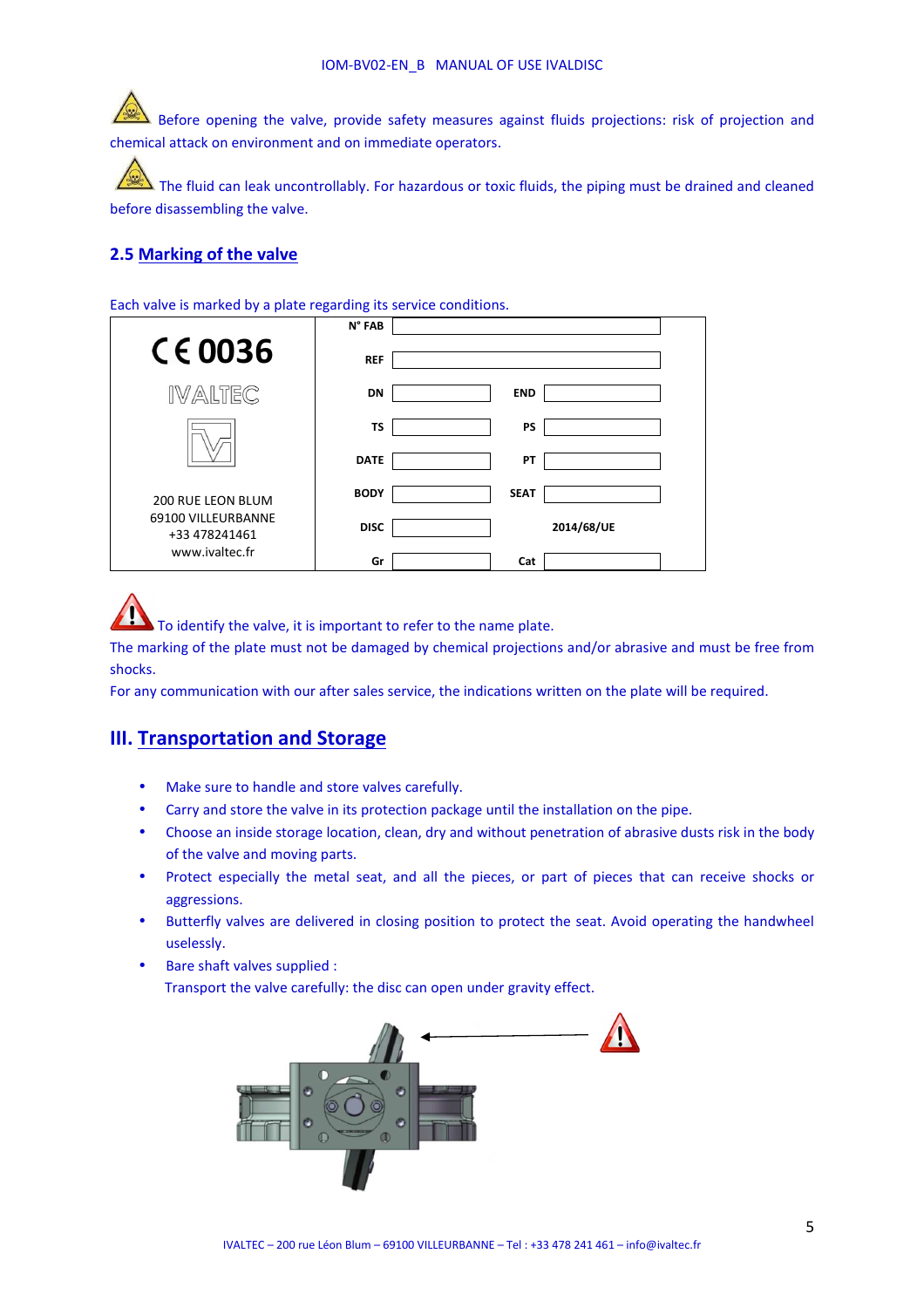# **IV. Installation on piping**

# **4.1. General rules**

The installation of valves is subjected to the same instructions as industrial valve devices and good practice of connection links of the industrial valve devices.

- A butterfly valve in particular wafer type must be transported and installed with the disc closed, or it can be damaged, and particularly the tightness of the valve.
- The butterfly valve is set in the factory to ensure the tightness.
- The adjustments of line's end stops are ensured in our factory by IVALTEC. In case of bare shaft valve order, the user has to check that its operating system ensures the whole butterfly race and that the tightness is perfect.
- If in exceptional cases a butterfly valve must be installed bare shaft, it is imperative not to put the valve under pressure (the butterfly is free at this time). Plan to Install an operating system.
- Nominal torque and adjustment of end stops OPENED and CLOSED must be conformed to the characteristics of the valve and working conditions. The failure of this safety measure may create a risk for the health of the valve user and / or for installation.
- Examine the valve, its accessories and options before assembly: A damaged valve cannot be installed on the pipe.
- Make sure that the class pressure / temperature, type and size of valve fittings correspond to the ends of the pipe. See information on the plate IVALTEC.

It is strictly forbidden to install a valve whose pressure / temperature class does not match the conditions. Range pressure / temperature eligible is specified in the documents, IVALDISC catalog and 12516-1 standard. For a material body or working conditions outside those documents, you have to require the consent of IVALTEC. The non-observance of this safety measure may pose a risk to the health or life of the valve user and / or to installation.

# In case of doubt consult IVALTEC

# **4.2. Butterfly valve – General rules**

Make sure to use connection flanges of pipe with those of the valve device to allow a proper cinematic of the butterfly.

There may be no contact between the gasket and the pipe elements (risk of deterioration of the tightness).

The closing direction is clockwise

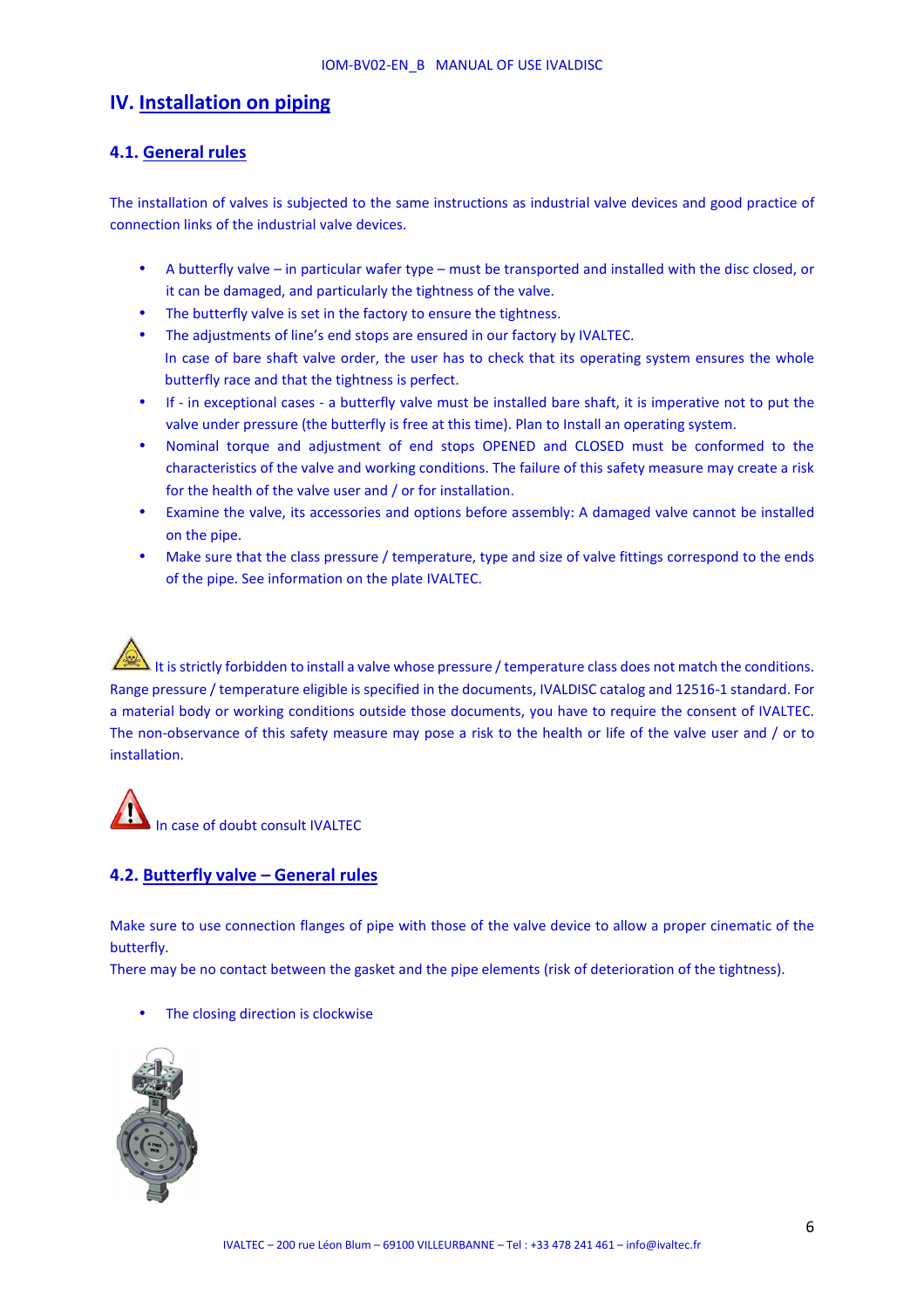#### IOM-BV02-EN\_B MANUAL OF USE IVALDISC

- Make sure the disc can be fully handled when opening and closing in the conduct.
- Before installing the butterfly valve, clean the valve and the conduct. Make sure to remove all hard and abrasive particles.
- IVALDISC valves are bidirectional but with a direction of autoclave security following the arrow on the body. To be tight, it is necessary to maintain a closing torque conformed to the service conditions.





# **This direction can be opposite to the direction of flow!**

• Installation: IVALDISC valves can be mounted in any positions. The preferred position is assembling the horizontal shaft.







*Recommended Acceptable Not recommended Forbidden*

#### **DN smaller ou equal to 300mm :**

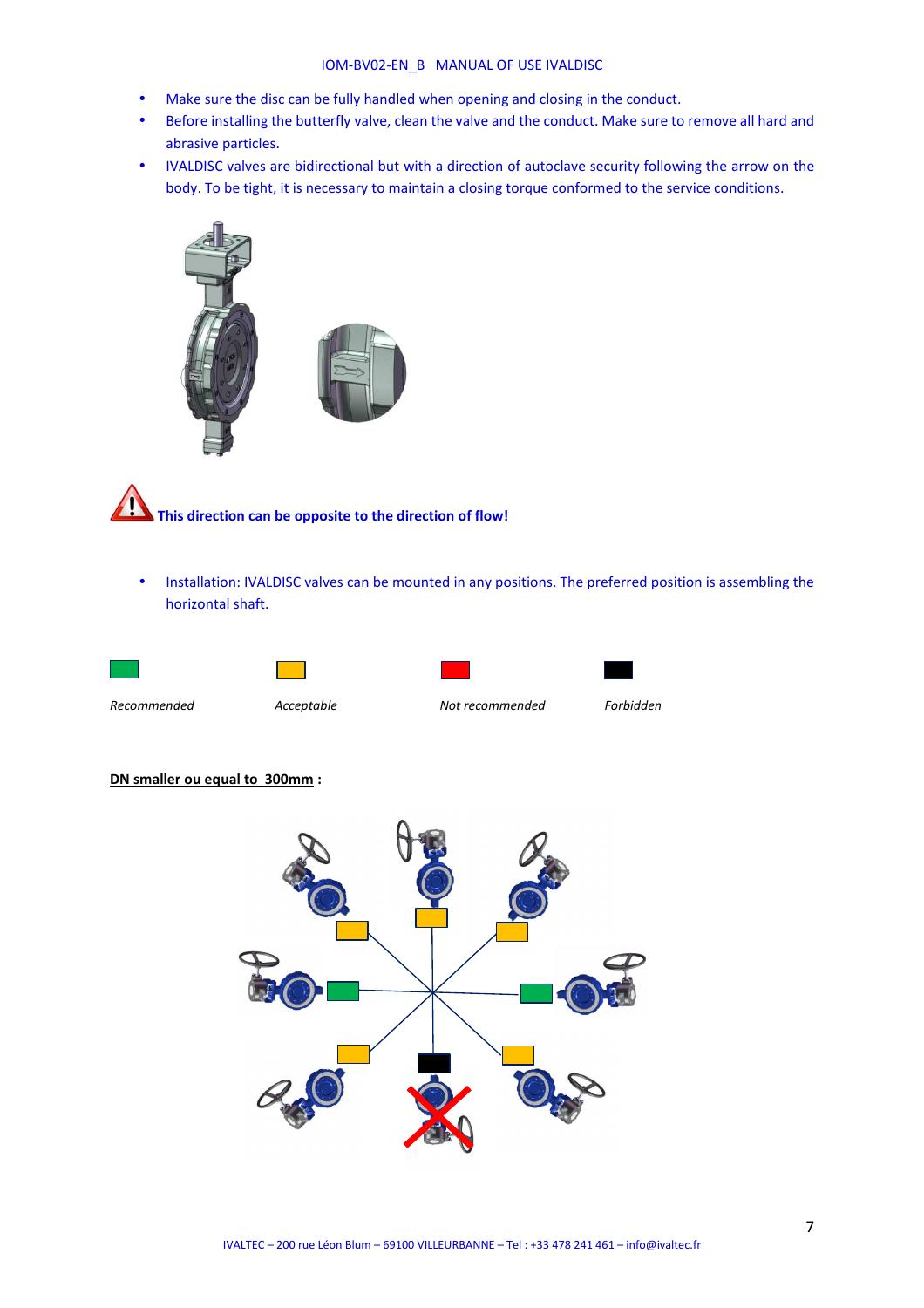#### **DN from 350mm :**



 In case of installation with actuators, take into account the recommendations of the motorized accessories manufacturers (breaking risk of the lubricating function in some positions).

- Preferably, when using a gear box actuator, it should not be mounted upside down. Fluid leakage can damage the gear box.
- Automatic or manual actuators must be supported on fixed infrastructure, not to transmit effort not provided by the design of IVALDISC valves. Be careful with the weight.
- Follow the dimension table rules, alignment and clamping equipment flanges. Flanges and counter flanges of the valve must be flat, parallel and aligned.

#### *Butterfly valve without flanges (Wafer or Lug)*

- To protect the disc, the butterfly valve must be installed between two counter flanges of the disc conduct (almost) closed (no contact with the seat of the body).
- Respect the alignment between the valve body and the axis of the pipe. If necessary, adjust the bolts through the flanges.



- Check the materials and dimensions of the flanges, bolts, nuts and washers respect the fitting torques.
- Do not weld the pipe when the valve is assembled on it.

 Any weld intervention on the body free IVALTEC from its responsibility and from the warranty. The welding process shall be as additional constraints do not damage the valve, the temperature does not damage the material and a deformation of the body is avoided: for example, weld with interruption to eliminate local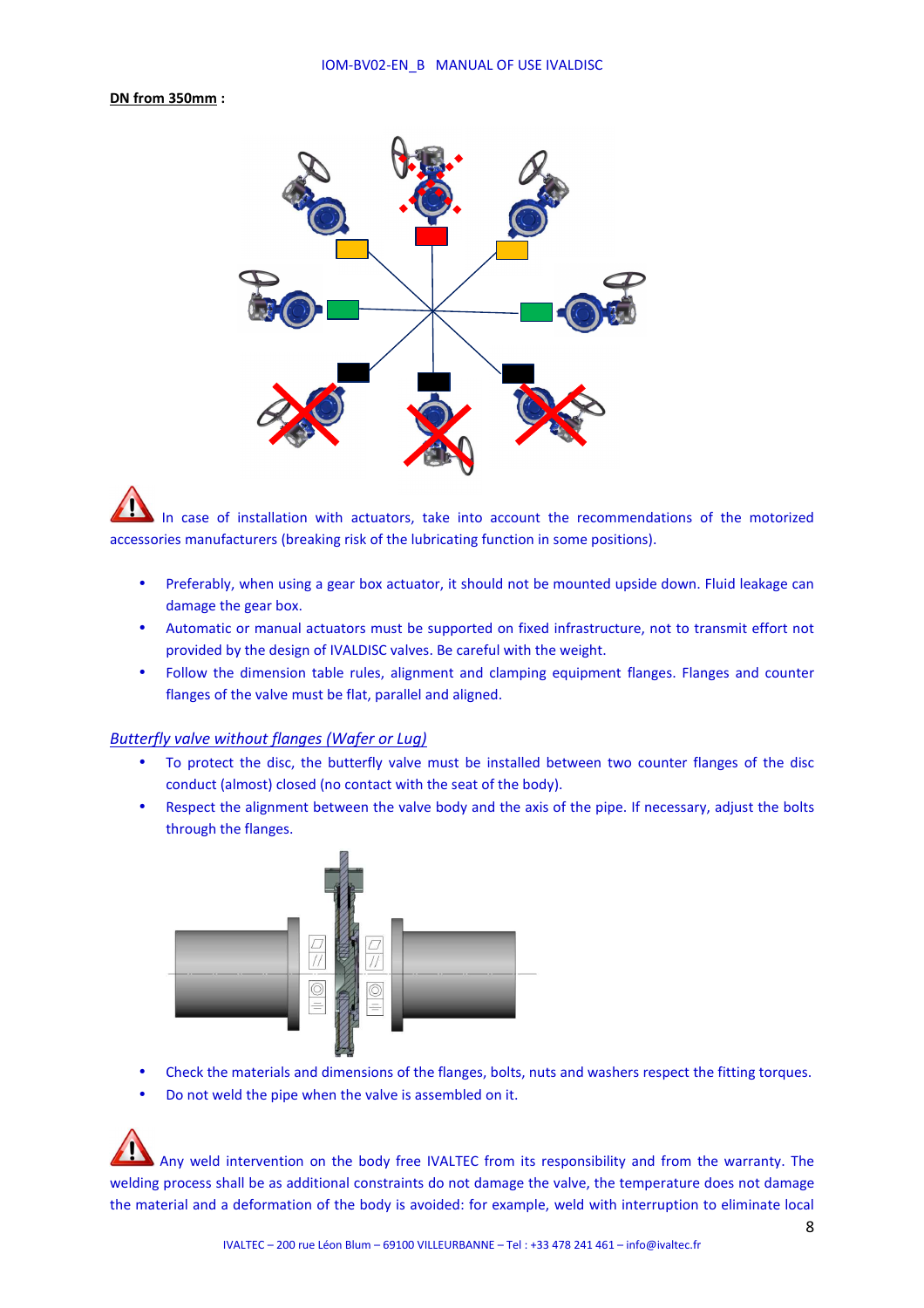distortion in the valve body. Failure to do so may lead to malfunction of the valve: permanent deformation> 1/10mm in the seat of the body can make a butterfly valve inoperable.

IVALTEC's responsibility can not be held liable in case of manual or automatic accessories adaptation, installation or maintenance not covered by our design department.

# **V. Hydraulic test of pipe**

The valve's hydraulic test is made in the factory by IVALTEC.

The test of a pipe with a valve installed is the responsibility of the installer.



- Opened valve: make sure that the pressure doesn't exceed 1.5 x PS (see the plate) *PS = allowable pressure at 20°C*
- Closed valve: make sure that the pressure doesn't exceed 1.1 x PS (see the plate) In case of leakage, check the fitting of the packing gland and the installation compliance of the valve on the pipe.

# **VI. Normal operation and maintenance**

- Valves are designed for working conditions determined by IVALTEC: make sure to operate the wheel with normal efforts.
- It is forbidden to use an operating extension to operate the closing or opening of the valve.
- A periodic maintenance is required for the valves.
- It is strongly recommended to operate the valves remaining permanently in the same position every 6 or 12 months.
- The bare shaft valve is not an irreversible mechanical system. Take all the necessary measures for the immobilization of the butterfly.

 Do not work on the valve when it is under pressure, and do not dismember the actuator when the pipe is under pressure.

# **VII. Reminders**

In case of failure, respect the following points for the repair:

- The rules of use and maintenance of industrial valves
- The IVALDISC's instructions of use



In case of use of the valve IVALDISC on dangerous fluids:

- The pipe and the valve must be drained,
- The valve must be decontaminated before transportation and intervention,
- Residual fluids must be isolated and treated.